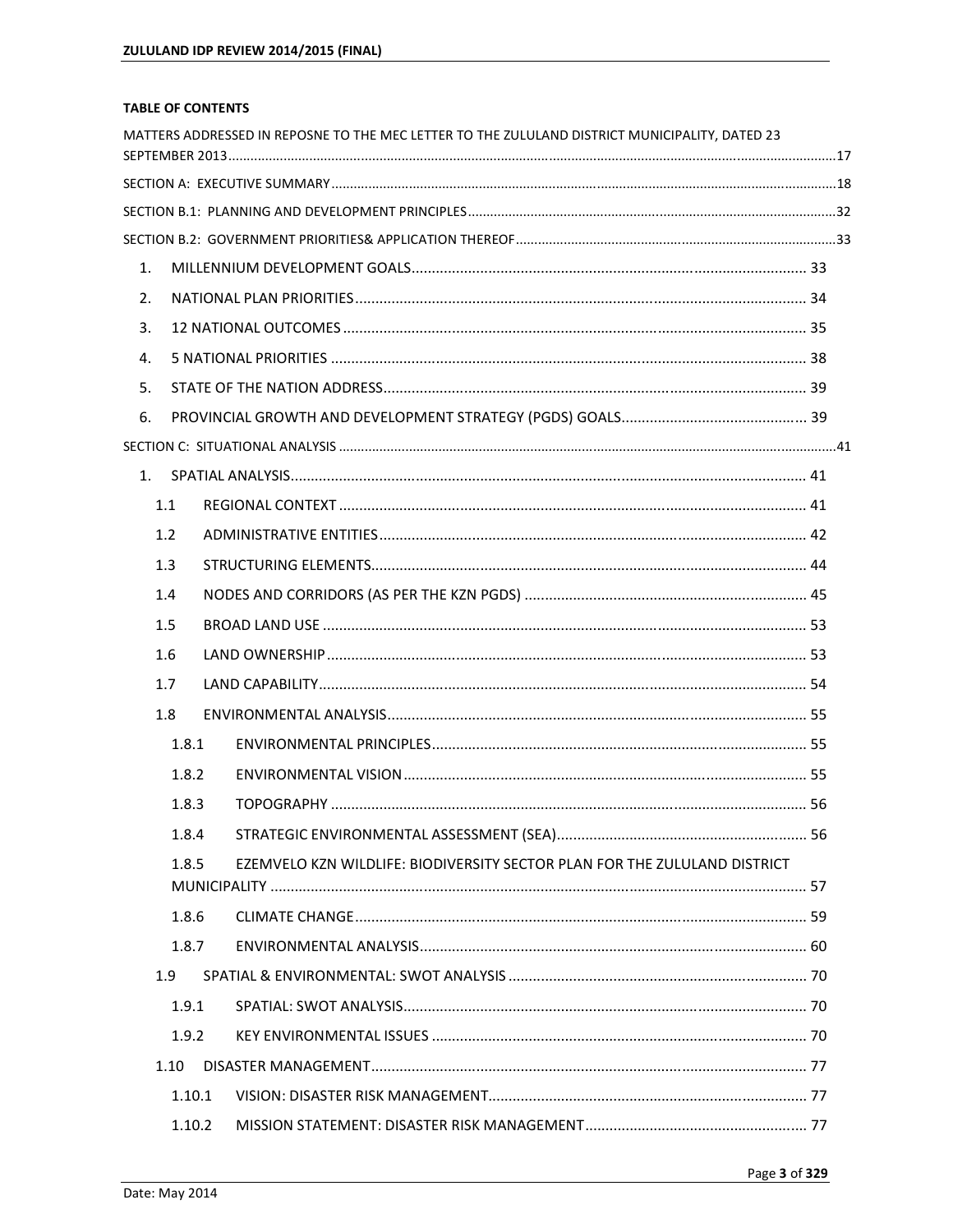|    | 1.10.3  |                                                                       |  |
|----|---------|-----------------------------------------------------------------------|--|
|    | 1.10.4  |                                                                       |  |
|    | 1.10.5  |                                                                       |  |
|    | 1.10.6  |                                                                       |  |
|    | 1.10.7  |                                                                       |  |
|    | 1.10.8  |                                                                       |  |
| 2. |         |                                                                       |  |
|    | 2.1     |                                                                       |  |
|    | 2.1.1   |                                                                       |  |
|    | 2.1.1.1 |                                                                       |  |
|    | 2.1.1.2 |                                                                       |  |
|    | 2.1.1.3 |                                                                       |  |
|    | 2.1.2   |                                                                       |  |
|    | 2.1.2.1 |                                                                       |  |
|    | 2.1.2.2 |                                                                       |  |
|    | 2.1.2.3 |                                                                       |  |
|    | 2.1.2.4 |                                                                       |  |
|    | 2.1.2.5 |                                                                       |  |
|    |         |                                                                       |  |
|    | 2.1.3   |                                                                       |  |
|    | 2.1.3.1 |                                                                       |  |
|    | 2.1.3.2 |                                                                       |  |
|    | 2.1.4   |                                                                       |  |
|    | 2.2     |                                                                       |  |
|    |         | 3. MUNICIPAL TRANSFORMATION & ORGANISATIONAL DEVELOPMENT ANALYSIS 108 |  |
|    | 3.1     |                                                                       |  |
|    | 3.1.1   |                                                                       |  |
|    | 3.1.2   |                                                                       |  |
|    | 3.1.3   |                                                                       |  |
|    | 3.1.3.1 |                                                                       |  |
|    | 3.1.3.2 |                                                                       |  |
|    | 3.1.3.3 |                                                                       |  |
|    | 3.1.3.4 |                                                                       |  |
|    | 3.1.3.5 |                                                                       |  |
|    | 3.2     |                                                                       |  |
|    | 3.3     |                                                                       |  |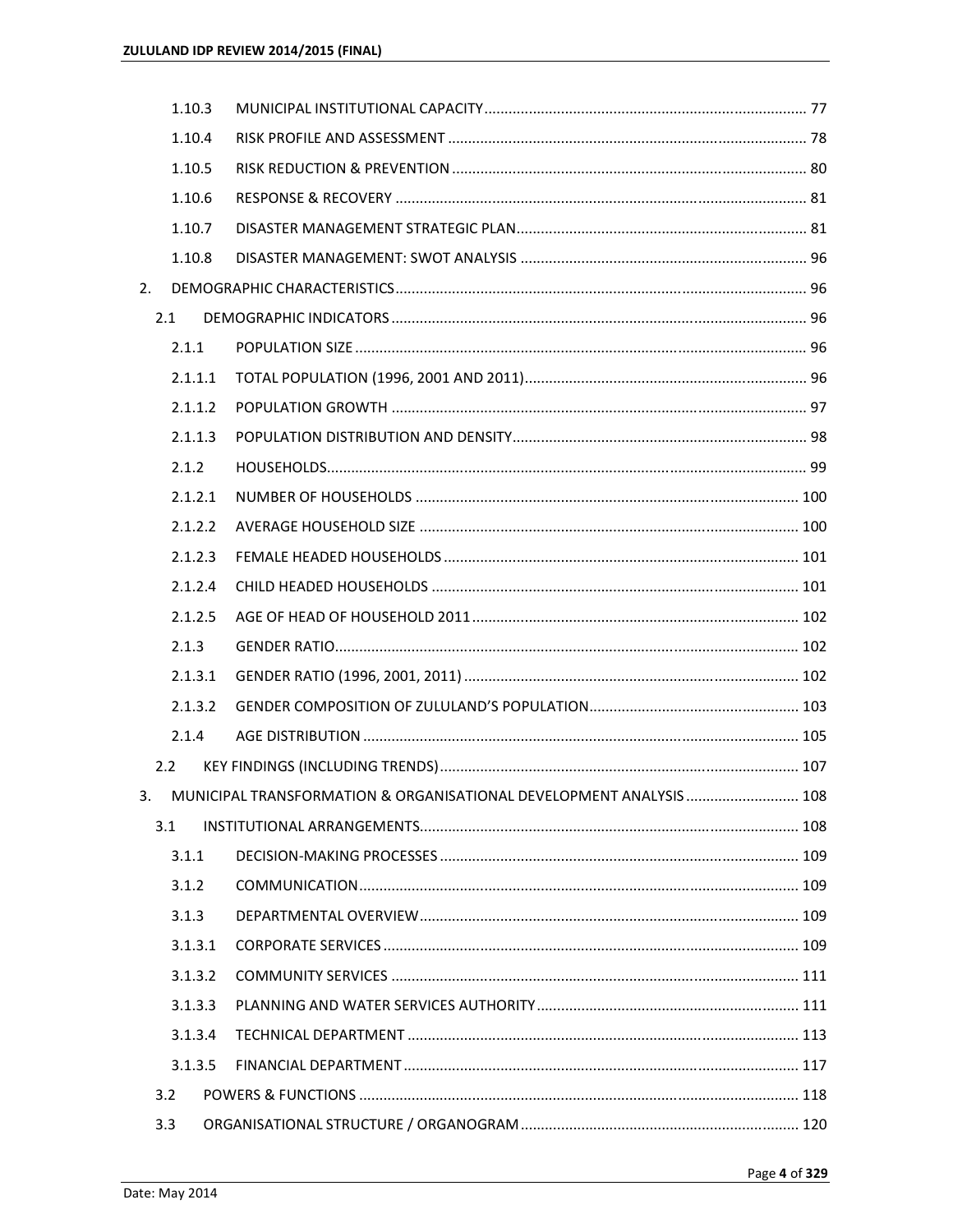|    | 3.4     |                                                                           |  |
|----|---------|---------------------------------------------------------------------------|--|
|    | 3.5     |                                                                           |  |
|    | 3.5.1   |                                                                           |  |
|    | 3.5.1.1 |                                                                           |  |
|    | 3.5.2   |                                                                           |  |
|    | 3.5.2.1 |                                                                           |  |
|    | 3.5.3   |                                                                           |  |
|    | 3.5.3.1 |                                                                           |  |
|    | 3.5.4   |                                                                           |  |
|    | 3.5.4.1 |                                                                           |  |
|    | 3.5.4.2 |                                                                           |  |
|    | 3.5.4.3 |                                                                           |  |
|    | 3.5.4.4 |                                                                           |  |
|    | 3.5.5   |                                                                           |  |
|    | 3.5.5.1 |                                                                           |  |
|    | 3.5.6   |                                                                           |  |
|    | 3.6     | MUNICIPAL TRANSFORMATION & ORGANISATIONAL DEVELOPMENT: SWOT ANALYSIS  123 |  |
|    | 3.6.1   |                                                                           |  |
|    | 3.6.2   |                                                                           |  |
| 4. |         |                                                                           |  |
|    | 4.1     |                                                                           |  |
|    | 4.1.1   |                                                                           |  |
|    | 4.1.2   |                                                                           |  |
|    |         |                                                                           |  |
|    | 4.1.4   |                                                                           |  |
|    | 4.1.5   |                                                                           |  |
|    | 4.1.6   |                                                                           |  |
|    | 4.1.7   |                                                                           |  |
|    | 4.2     |                                                                           |  |
|    | 4.3     |                                                                           |  |
|    | 4.4     |                                                                           |  |
|    | 4.4.1   |                                                                           |  |
|    | 4.4.1.1 |                                                                           |  |
|    | 4.4.1.2 | ZULULAND DISTRICT RURAL ROADS ASSET MANAGEMENT SYSTEM 149                 |  |
|    | 4.4.1.3 |                                                                           |  |
|    |         |                                                                           |  |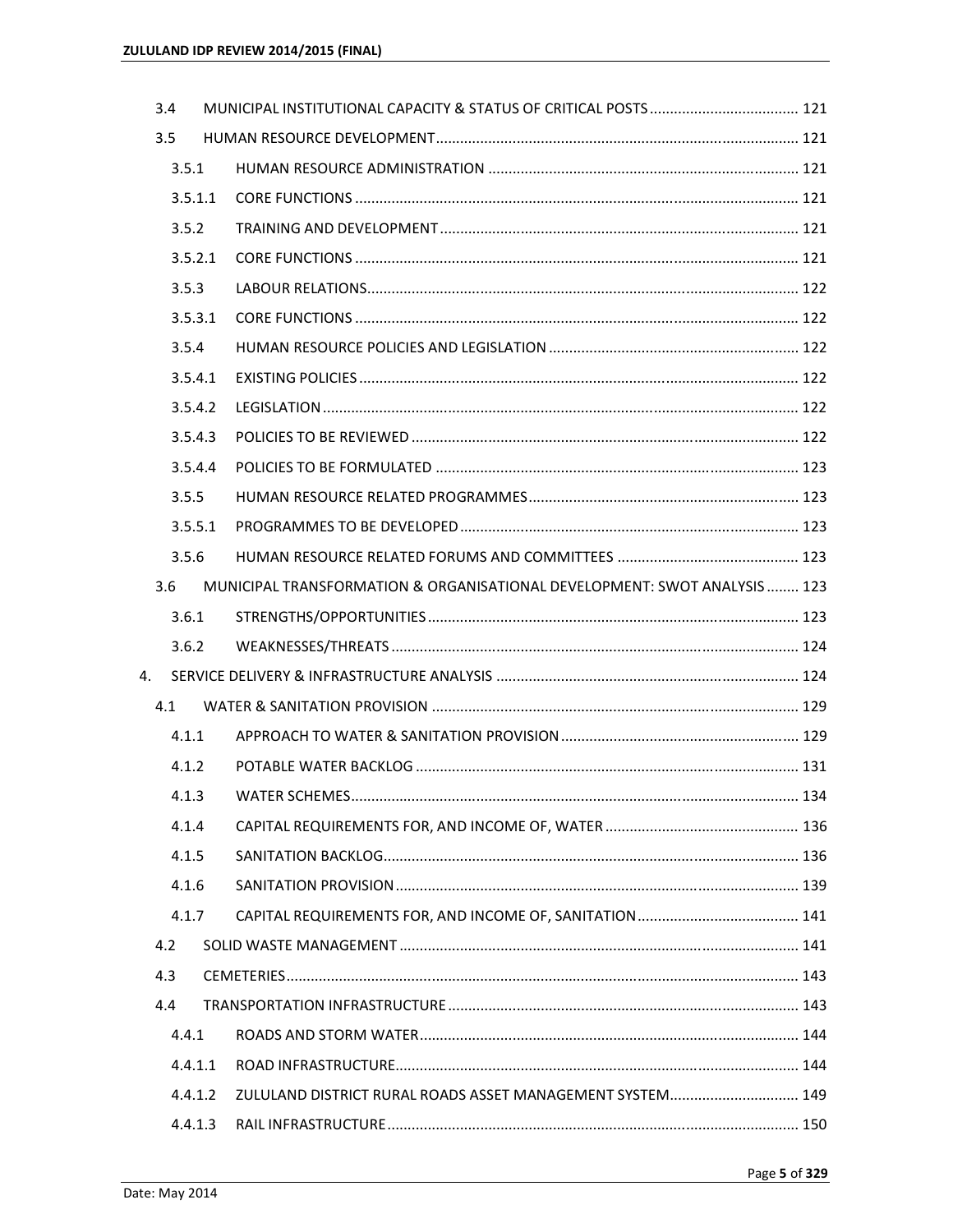|                | 4.5     |  |  |
|----------------|---------|--|--|
|                | 4.6     |  |  |
|                | 4.6.1   |  |  |
|                | 4.7     |  |  |
|                | 4.7.1   |  |  |
|                | 4.7.2   |  |  |
|                | 4.8     |  |  |
|                | 4.9     |  |  |
|                | 4.9.1   |  |  |
|                | 4.9.2   |  |  |
| 5 <sub>1</sub> |         |  |  |
|                | 5.1     |  |  |
|                | 5.1.1   |  |  |
|                | 5.1.2   |  |  |
|                | 5.1.3   |  |  |
|                | 5.1.3.1 |  |  |
|                | 5.1.3.2 |  |  |
|                | 5.1.3.3 |  |  |
|                | 5.1.4   |  |  |
|                | 5.1.5   |  |  |
|                | 5.1.6   |  |  |
|                | 5.1.6.1 |  |  |
|                |         |  |  |
|                | 5.1.6.3 |  |  |
|                | 5.1.6.4 |  |  |
|                | 5.1.6.5 |  |  |
|                | 5.1.7   |  |  |
|                | 5.1.8   |  |  |
|                | 5.1.9   |  |  |
|                | 5.1.10  |  |  |
|                | 5.1.11  |  |  |
|                | 5.1.12  |  |  |
|                | 5.1.13  |  |  |
|                | 5.1.14  |  |  |
|                |         |  |  |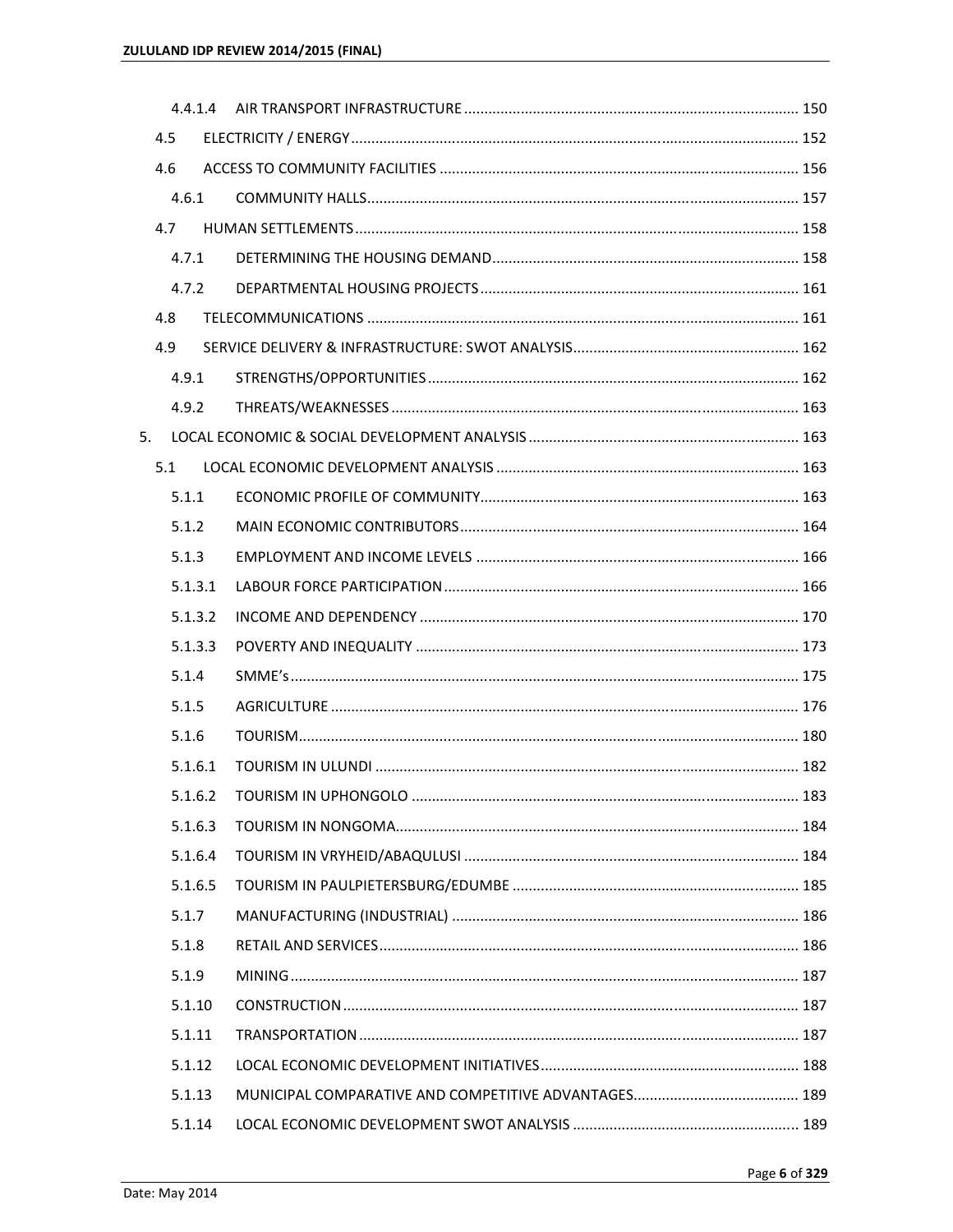|    | 5.1.14.1 |                                                                      |  |
|----|----------|----------------------------------------------------------------------|--|
|    | 5.1.14.2 |                                                                      |  |
|    | 5.1.15   | LOCAL ECONOMIC DEVELOPMENT KEY ISSUES AND EXISTING STRATEGIES  190   |  |
|    | 5.2      |                                                                      |  |
|    | 5.2.1    |                                                                      |  |
|    | 5.2.2    |                                                                      |  |
|    | 5.2.3    |                                                                      |  |
|    | 5.2.4    |                                                                      |  |
|    | 5.2.5    | COMMUNITY DEVELOPMENT WITH PARTICULAR FOCUS ON VULERABLE GROUPS  206 |  |
|    | 5.2.5.1  |                                                                      |  |
|    | 5.2.5.2  |                                                                      |  |
|    | 5.2.5.3  |                                                                      |  |
|    | 5.2.5.4  |                                                                      |  |
|    | 5.2.5.5  |                                                                      |  |
|    | 5.2.5.6  |                                                                      |  |
|    | 5.2.6    |                                                                      |  |
|    | 5.2.6.1  |                                                                      |  |
|    | 5.2.6.2  |                                                                      |  |
| 6. |          |                                                                      |  |
|    | 6.1      |                                                                      |  |
|    | 6.1.1    | CAPABILITY OF THE MUNICIPALITY TO EXECUTE CAPITAL PROJECTS  209      |  |
|    | 6.1.1.1  |                                                                      |  |
|    | 6.1.1.2  |                                                                      |  |
|    |          |                                                                      |  |
|    | 6.1.3    |                                                                      |  |
|    | 6.1.4    |                                                                      |  |
|    | 6.1.5    |                                                                      |  |
|    | 6.1.6    | MUNICIPAL INFRASTRUCTURE ASSETS & MAINTENANCE (Q&M)  219             |  |
|    | 6.1.7    |                                                                      |  |
|    | 6.1.8    |                                                                      |  |
|    | 6.1.9    |                                                                      |  |
|    | 6.1.10   | EMPLOYEE RELATED COSTS (INCLUDING COUNCILOR ALLOWANCES)  224         |  |
|    | 6.1.11   |                                                                      |  |
| 7. |          |                                                                      |  |
|    | 7.1      |                                                                      |  |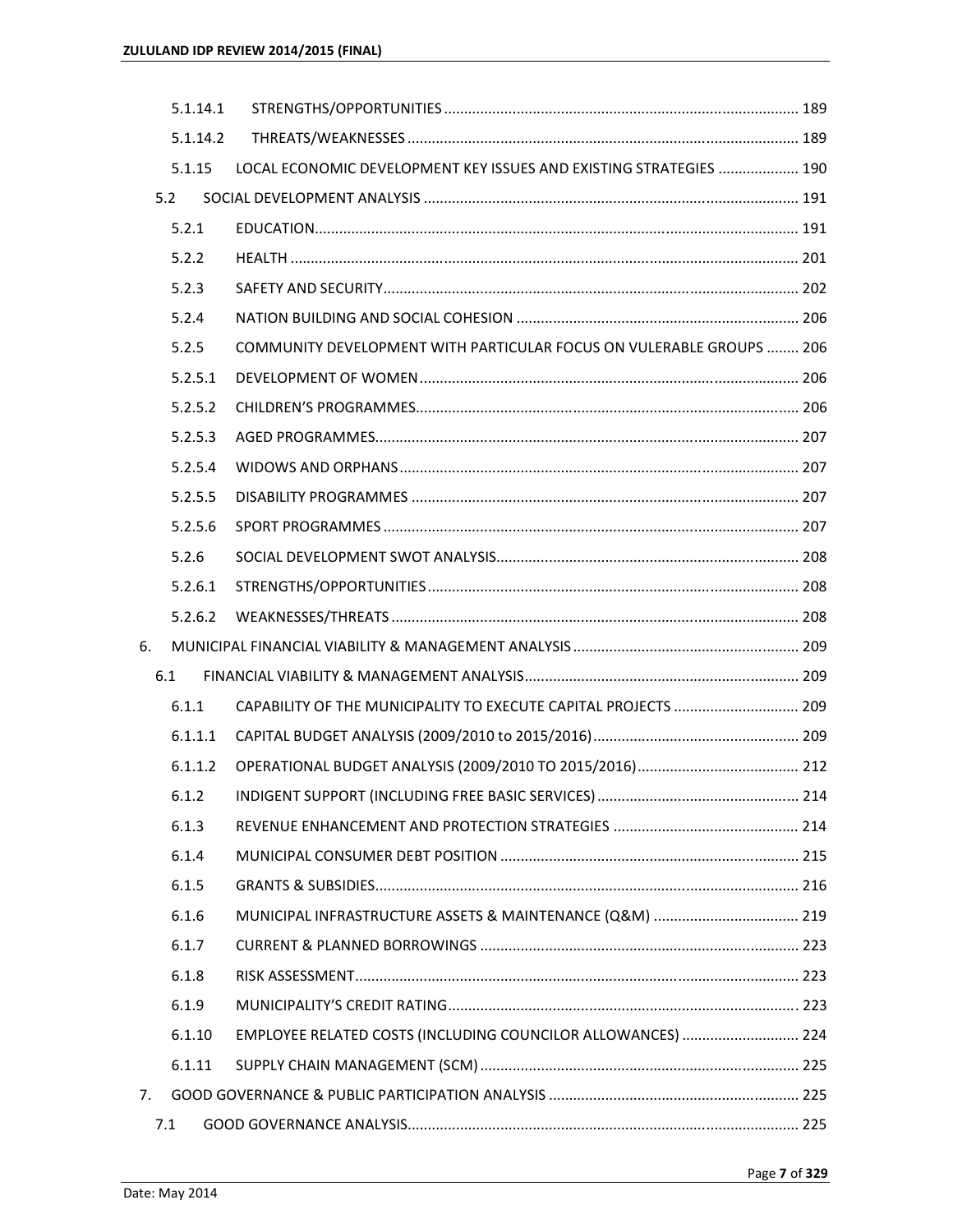|    | 7.1.1   | NATIONAL AND PROVINCIAL PROGRAMMES ROLLED-OUT AT MUNICIPAL LEVEL 225 |               |
|----|---------|----------------------------------------------------------------------|---------------|
|    | 7.1.2   |                                                                      |               |
|    | 7.1.3   |                                                                      |               |
|    | 7.1.3.1 |                                                                      |               |
|    | 7.1.3.2 |                                                                      |               |
|    | 7.1.3.3 |                                                                      |               |
|    | 7.1.3.4 |                                                                      |               |
|    | 7.1.3.5 |                                                                      |               |
|    | 7.1.3.6 |                                                                      |               |
|    | 7.1.4   |                                                                      |               |
|    | 7.1.4.1 |                                                                      |               |
|    | 7.1.4.2 |                                                                      |               |
|    | 7.1.5   |                                                                      |               |
|    | 7.1.6   |                                                                      |               |
|    | 7.2     |                                                                      |               |
|    | 7.2.1   |                                                                      |               |
|    | 7.2.2   |                                                                      |               |
|    | 7.2.3   |                                                                      |               |
|    | 7.3     |                                                                      |               |
|    | 7.3.1   |                                                                      |               |
|    | 7.3.2   |                                                                      |               |
| 8. |         |                                                                      |               |
|    | 8.1     |                                                                      |               |
|    |         |                                                                      |               |
| 9. |         |                                                                      |               |
|    | 9.1     |                                                                      |               |
|    | 9.1.1   |                                                                      |               |
|    | 9.1.2   |                                                                      |               |
|    | 9.1.3   |                                                                      |               |
|    | 9.1.4   |                                                                      |               |
|    |         |                                                                      |               |
| 1. |         |                                                                      |               |
| 2. |         |                                                                      |               |
| 3. |         |                                                                      |               |
| 4. |         | GOALS AND OBJECTIVES, STRATEGIC MATTERS & SERVICE DELIVERY PLAN  246 |               |
|    | 4.1     |                                                                      |               |
|    |         |                                                                      | Page 8 of 329 |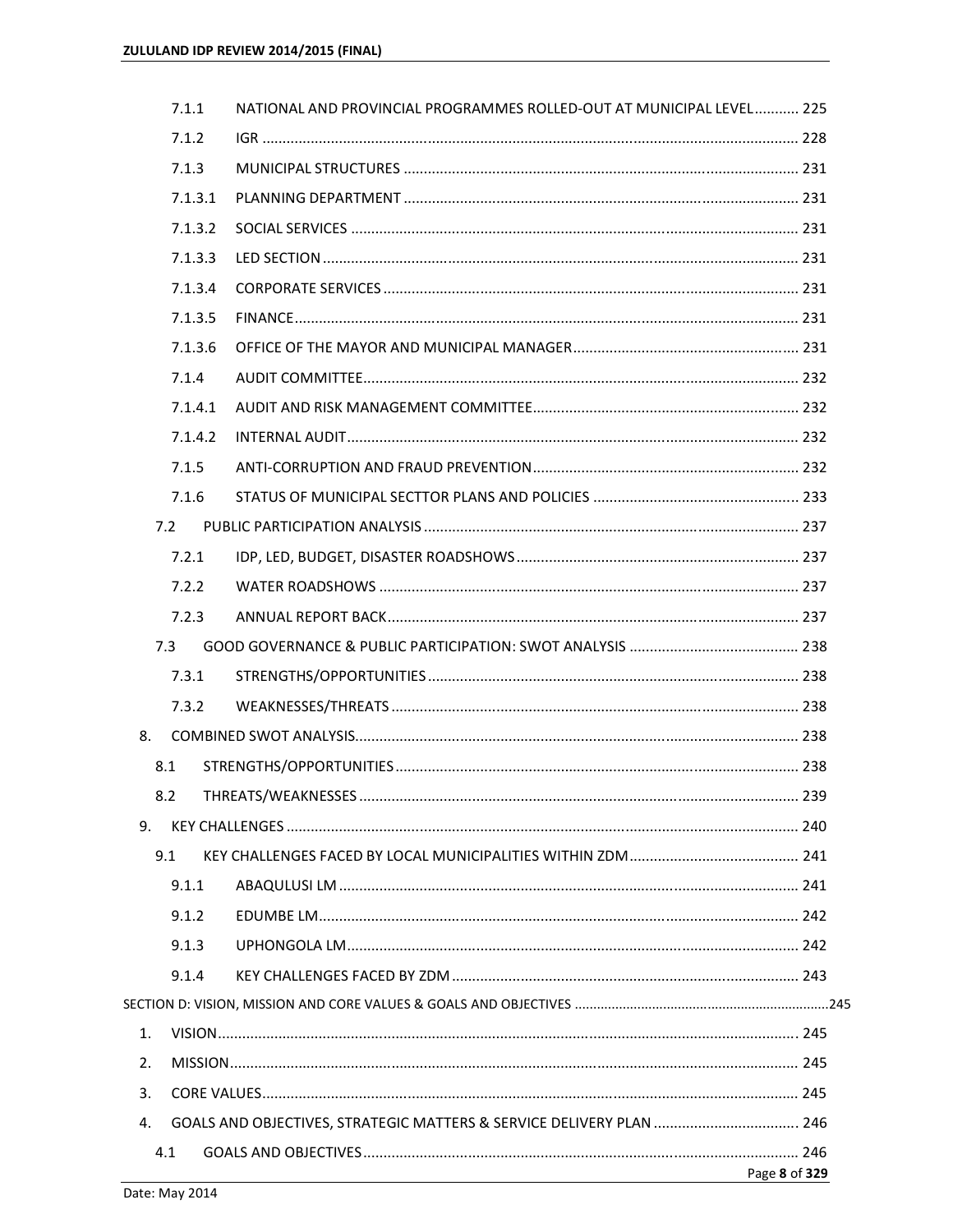|    | 4.2     |                                                                                          |  |
|----|---------|------------------------------------------------------------------------------------------|--|
|    | 4.2.1   |                                                                                          |  |
|    | 4.2.2   |                                                                                          |  |
|    | 4.2.2.1 |                                                                                          |  |
|    | 4.2.2.2 |                                                                                          |  |
|    | 4.2.2.3 |                                                                                          |  |
|    | 4.2.3   |                                                                                          |  |
|    | 4.2.3.1 |                                                                                          |  |
|    | 4.2.3.2 |                                                                                          |  |
|    | 4.2.3.3 |                                                                                          |  |
|    | 4.2.3.4 |                                                                                          |  |
|    | 4.2.4   |                                                                                          |  |
|    | 4.3     |                                                                                          |  |
|    |         |                                                                                          |  |
|    |         | .<br>SECTION E.2: IMPLEMENTATION PLAN (ZDM SDBIP) ……………………………………………………………………………………………305 |  |
|    |         |                                                                                          |  |
|    |         |                                                                                          |  |
| 1. |         |                                                                                          |  |
| 2. | 306     | BASIC PRINCIPLES OF ZULULAND DISTRICT MUNICIPALITY PERFORMANCE MANAGEMENT SYSTEM         |  |
| 3. |         |                                                                                          |  |
|    | 3.1     |                                                                                          |  |
|    | 3.2     |                                                                                          |  |
| 4. |         |                                                                                          |  |
| 5. |         |                                                                                          |  |
| 6. |         |                                                                                          |  |

## **LIST OF TABLES**

| Page 9 of 329 |
|---------------|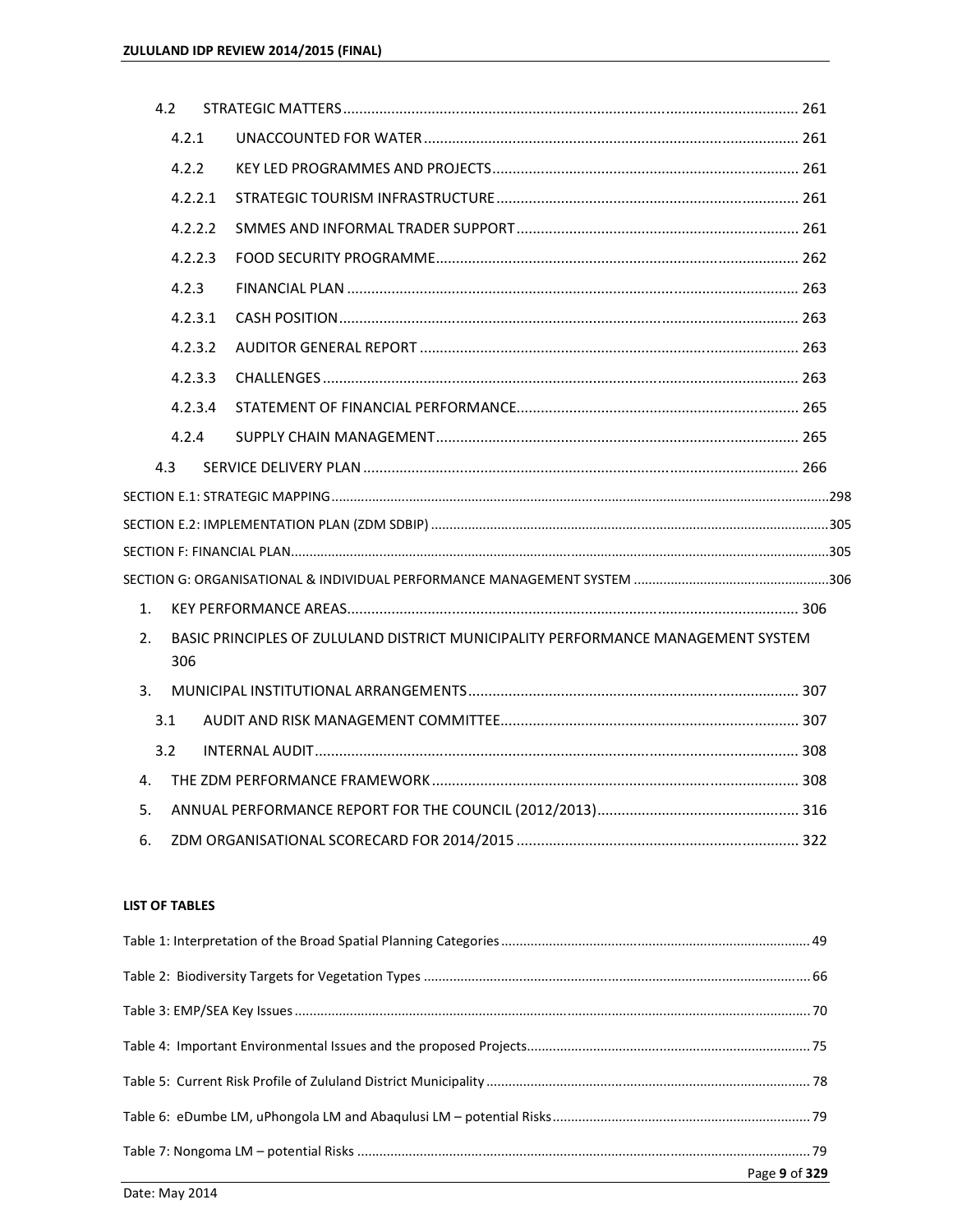| Table 24: A summary of the status of service delivery to all Districts and Local Municipalities within the Province  126 |  |
|--------------------------------------------------------------------------------------------------------------------------|--|
|                                                                                                                          |  |
|                                                                                                                          |  |
|                                                                                                                          |  |
|                                                                                                                          |  |
|                                                                                                                          |  |
|                                                                                                                          |  |
|                                                                                                                          |  |
|                                                                                                                          |  |
|                                                                                                                          |  |
|                                                                                                                          |  |
|                                                                                                                          |  |
|                                                                                                                          |  |
|                                                                                                                          |  |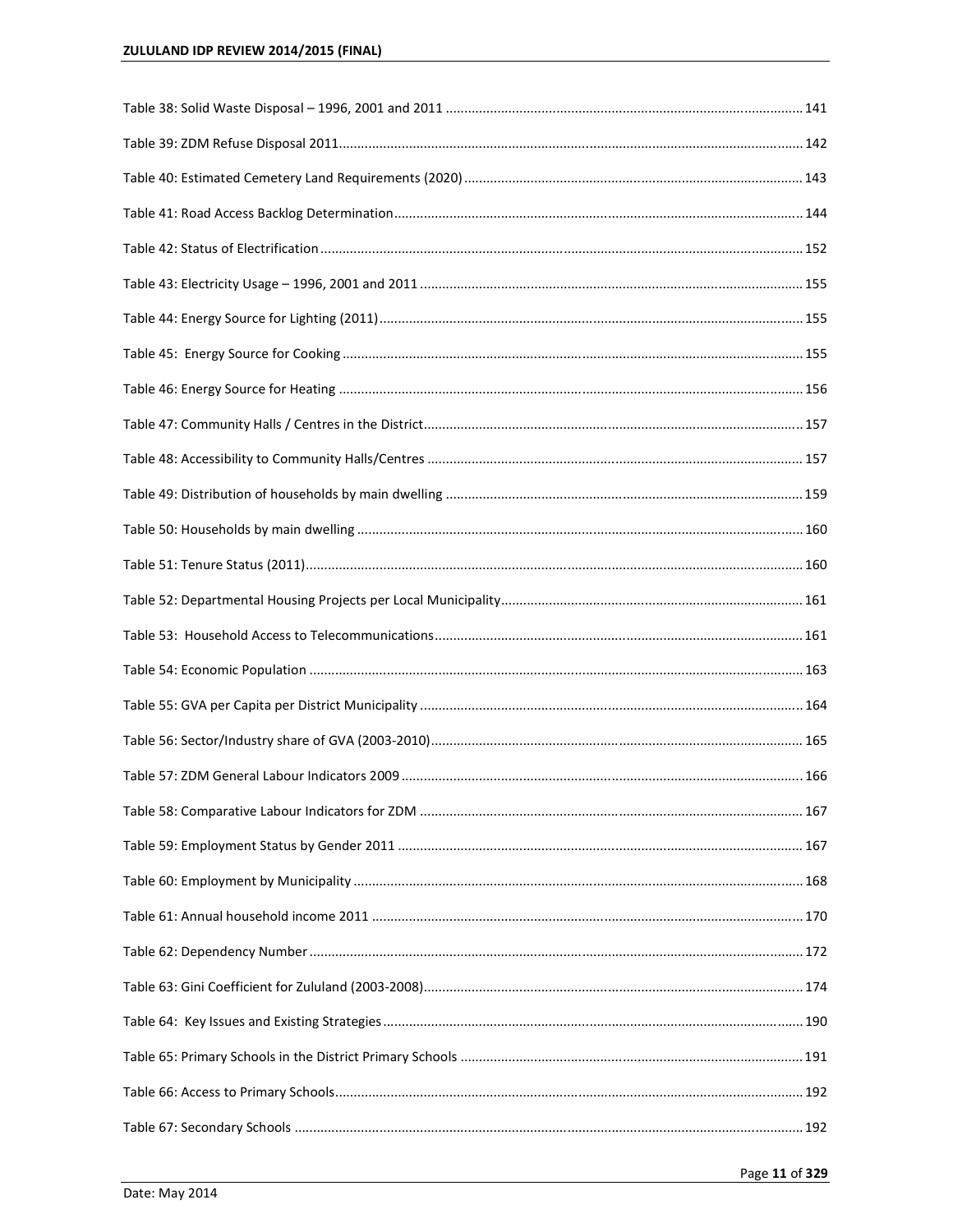| Table 91: Reviewed Action Plan for each MTAS Priority (as prepared during 2011/2012 - and as incorporated in the |  |
|------------------------------------------------------------------------------------------------------------------|--|
|                                                                                                                  |  |

# **LIST OF FIGURES**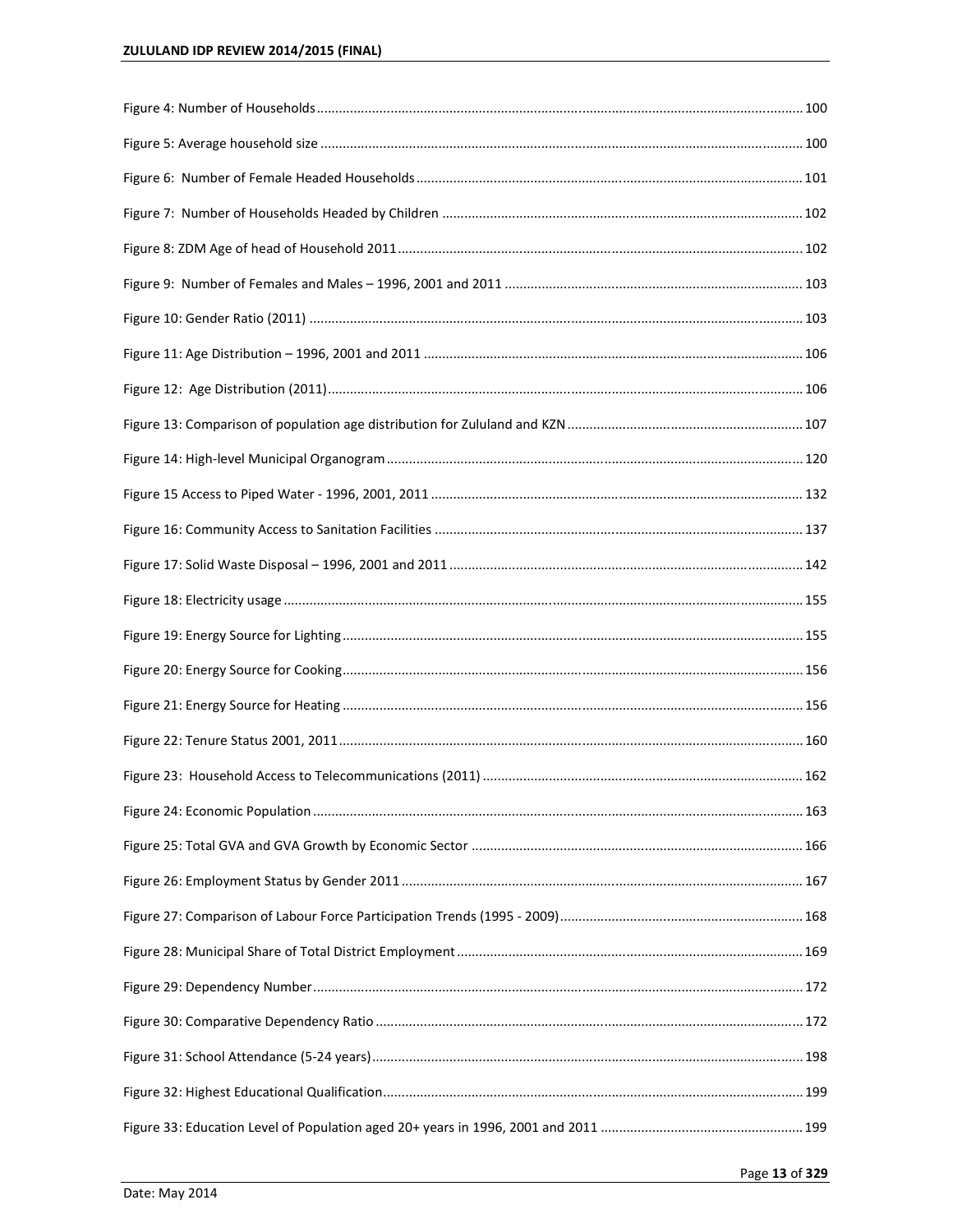#### **LIST OF MAPS**

Map 13: Critical Biodiversity and Ecological support areas. Categorized into priortiesies ranging from mandatory which are identified as having an Irreplaceability value representing the only localities for which the conservation targets for one or more of the biodiversity features contained within can be achieved i.e. there are no alternative sites available. Others might have alternate sites within which the targets can be met for the biodiversity features contained within, but there aren't many.......................................................................................................................... 65

Map 14: Key Vegetation areas in Zululand District. The District has exceptional heterogeneity in habitat, which translates into rich vegetation diversity,as described in Mucina & Rutherford (2006), comprising lower altitude dense bushveld, savanna and grasslands, extending up to higher altitude mistbelt grasslands, including significant areas of mistbeltand forests. .......................................................................................................................................................... 66

Map 15: The region has a high tourism potential. ÉDumbe Municipality has identified and put measures in place to conserve the areas of environmental value and sensitivity within its area of jurisdiction. The sites of conservation are managed and protected by the EKZNW through the Protected Area Expansion program. ............................................. 69

| Page 14 of 329 |
|----------------|